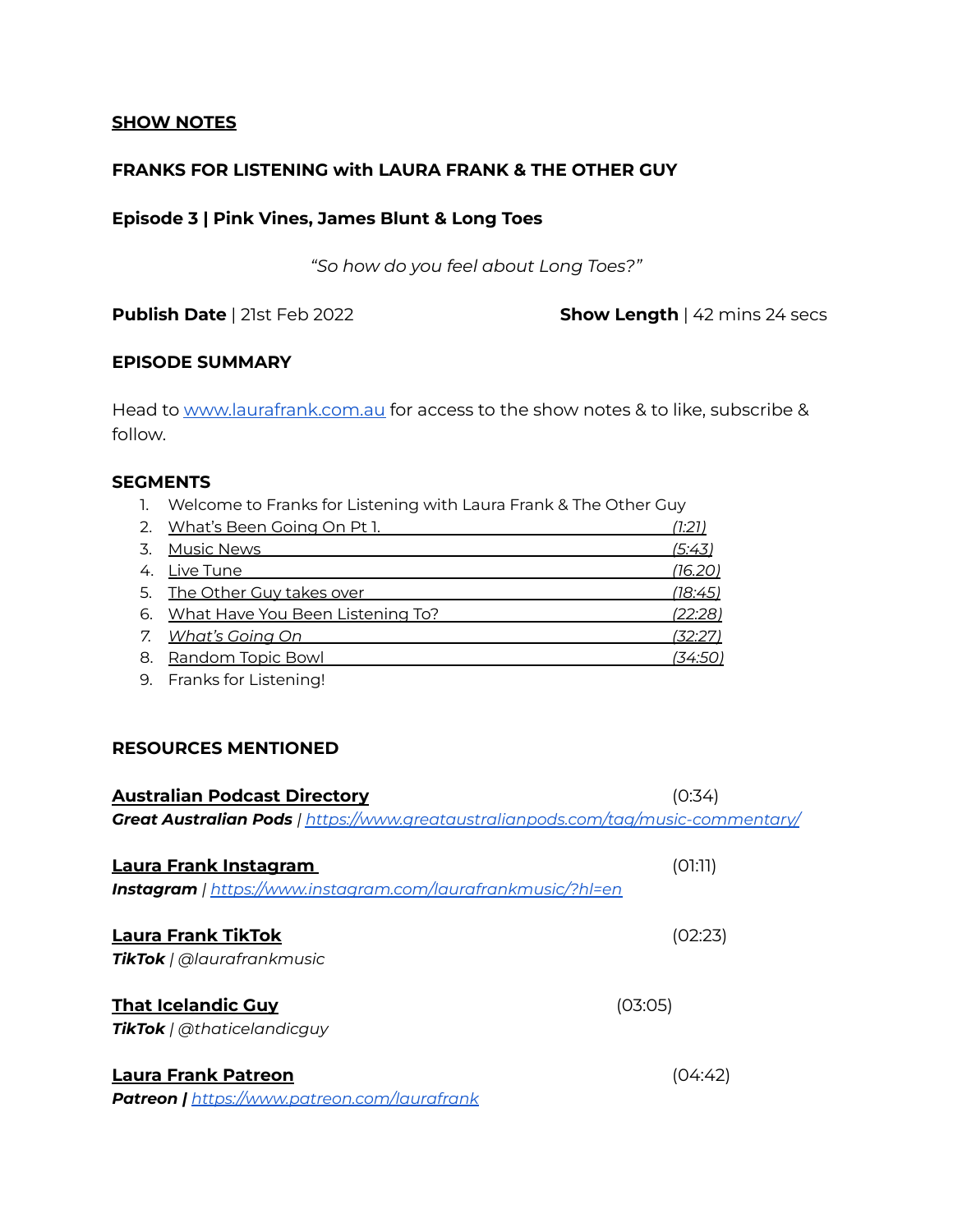| <b>Duran Duran</b><br>Spotify                                                                                                                                                                                                                                                                                                                                                                                                                             | (06:28) |
|-----------------------------------------------------------------------------------------------------------------------------------------------------------------------------------------------------------------------------------------------------------------------------------------------------------------------------------------------------------------------------------------------------------------------------------------------------------|---------|
| https://open.spotify.com/artist/0IZoBs4Pzo7R89JM9lxwoT?si=m7qFjtj9TDWgwJMs-TeD7Q                                                                                                                                                                                                                                                                                                                                                                          |         |
| <b>Rock &amp; Roll Hall of Fame Nominees</b><br>NPR   https://www.npr.org/2022/02/02/1077606888/rock-and-roll-hall-of-fame-nominees-2022                                                                                                                                                                                                                                                                                                                  | (06:40) |
| Duran Duran Al Video<br>YouTube   https://www.youtube.com/watch?v=SMCd5zrsFpE                                                                                                                                                                                                                                                                                                                                                                             | (07:00) |
| <b>Dionne Warwick</b><br><b>Wikipedia   https://en.wikipedia.org/wiki/Dionne Warwick</b>                                                                                                                                                                                                                                                                                                                                                                  | (08:23) |
| <b>Rock &amp; Roll Hall of Fame Fan Vote</b><br>Rock Hall Fan Vote   <u>https://vote.rockhall.com/en/</u>                                                                                                                                                                                                                                                                                                                                                 | (09:48) |
| <b>Kayne &amp; Billie Eilish</b><br><b>Teen Vogue</b>   <u>https://www.teenvogue.com/story/billie-eilish-responds-kanye-west</u>                                                                                                                                                                                                                                                                                                                          | (10:22) |
| <b>Kanye's New Album</b><br>The Verge /<br>https://www.theverge.com/2022/2/18/22940748/donda-2-stem-player-kanye-west-exclusive-<br><u>music</u>                                                                                                                                                                                                                                                                                                          | (13:12) |
| <b>Super Bowl Half Time Show</b><br><b>Fox Sports /</b><br>https://www.foxsports.com.au/nfl/superbowl/who-is-performing-at-the-super-bowl-halftime-<br><u>show-and-what-time-does-it-start/news-story/3bf1d88999d537540e32cc4bf5f46398</u><br>https://www.google.com.au/amp/s/www.foxsports.com.au/nfl/superbowl/who-is-performing-a<br><u>t-the-super-bowl-halftime-show-and-what-time-does-it-start/news-story/3bf1d88999d53754</u><br>Oe32cc4bf5f46398 | (14:43) |
| <b>James Blunt Tweets</b><br>Music Plus Sport   <u>https://www.musicplussport.com/25-times-james-blunt-won-twitter/</u>                                                                                                                                                                                                                                                                                                                                   | (19:20) |
| <b>James Blunt   You're Beautiful Video</b><br>Song Facts   https://www.songfacts.com/facts/james-blunt/voure-beautiful                                                                                                                                                                                                                                                                                                                                   | (19:43) |
| <b>Franks For Listening Playlist</b><br><b>Spotify  </b> https://open.spotify.com/playlist/2qRLuqyTk7tyq9A4frWLVE?si=0f9da42814004427                                                                                                                                                                                                                                                                                                                     | (41:28) |
| <b>Eddie Vedder</b><br>Wikipedia   https://en.wikipedia.org/wiki/Eddie_Vedder                                                                                                                                                                                                                                                                                                                                                                             | (25:04) |